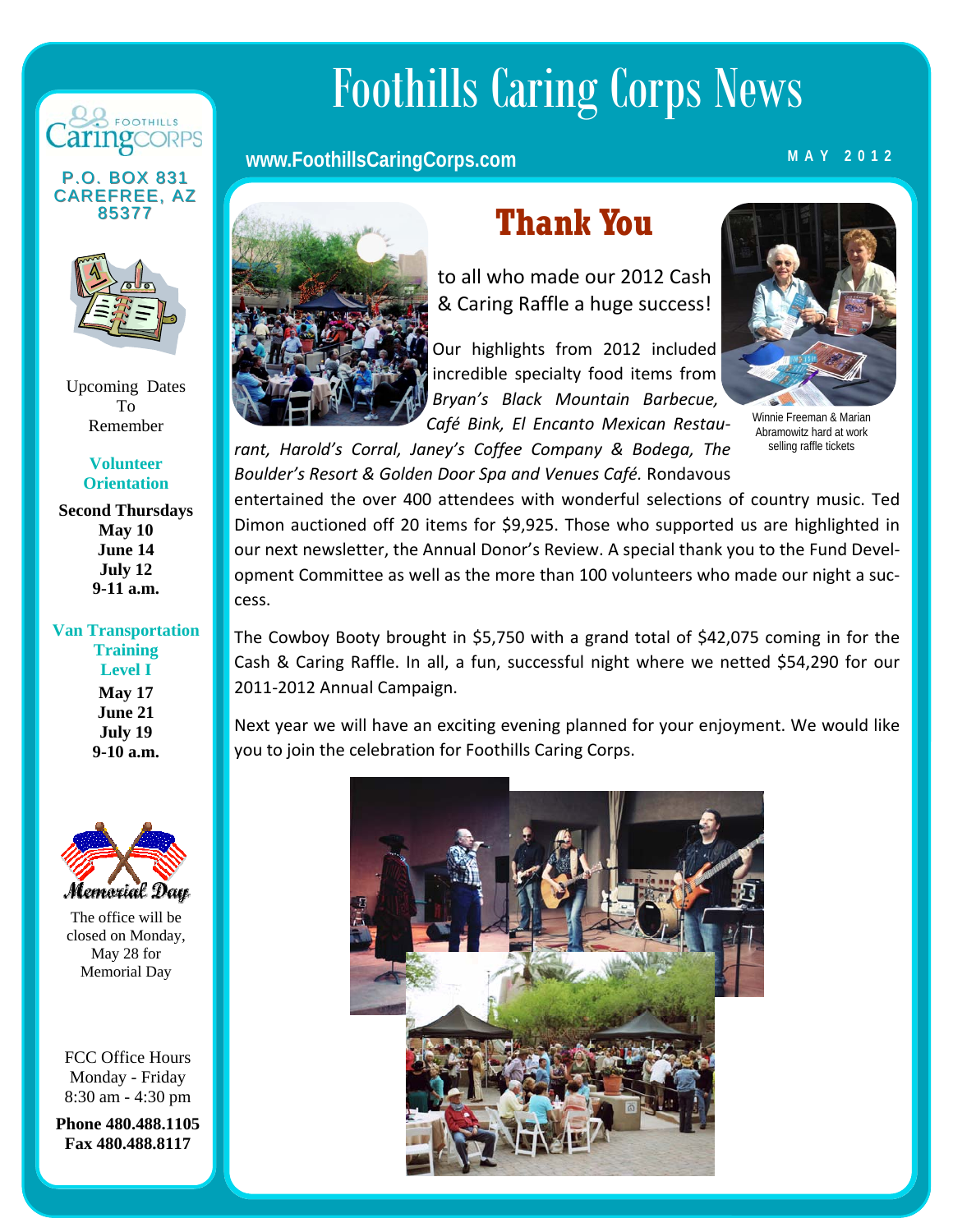

## How you can be involved **SPONSORSHIPS**

Title Sponsor: \$25,000 (includes 16 players) Gold Sponsor: \$15,000 (includes 12 players) Silver Sponsor: \$10,000 (includes 8 players) Bronze Sponsor: \$ 5,000 (includes 4 players) Hole Sponsor: \$ 1,500 (includes 2 players) Individual Player: \$ 300

> **www.FoothillsCaringCorps.com 480.488.1105**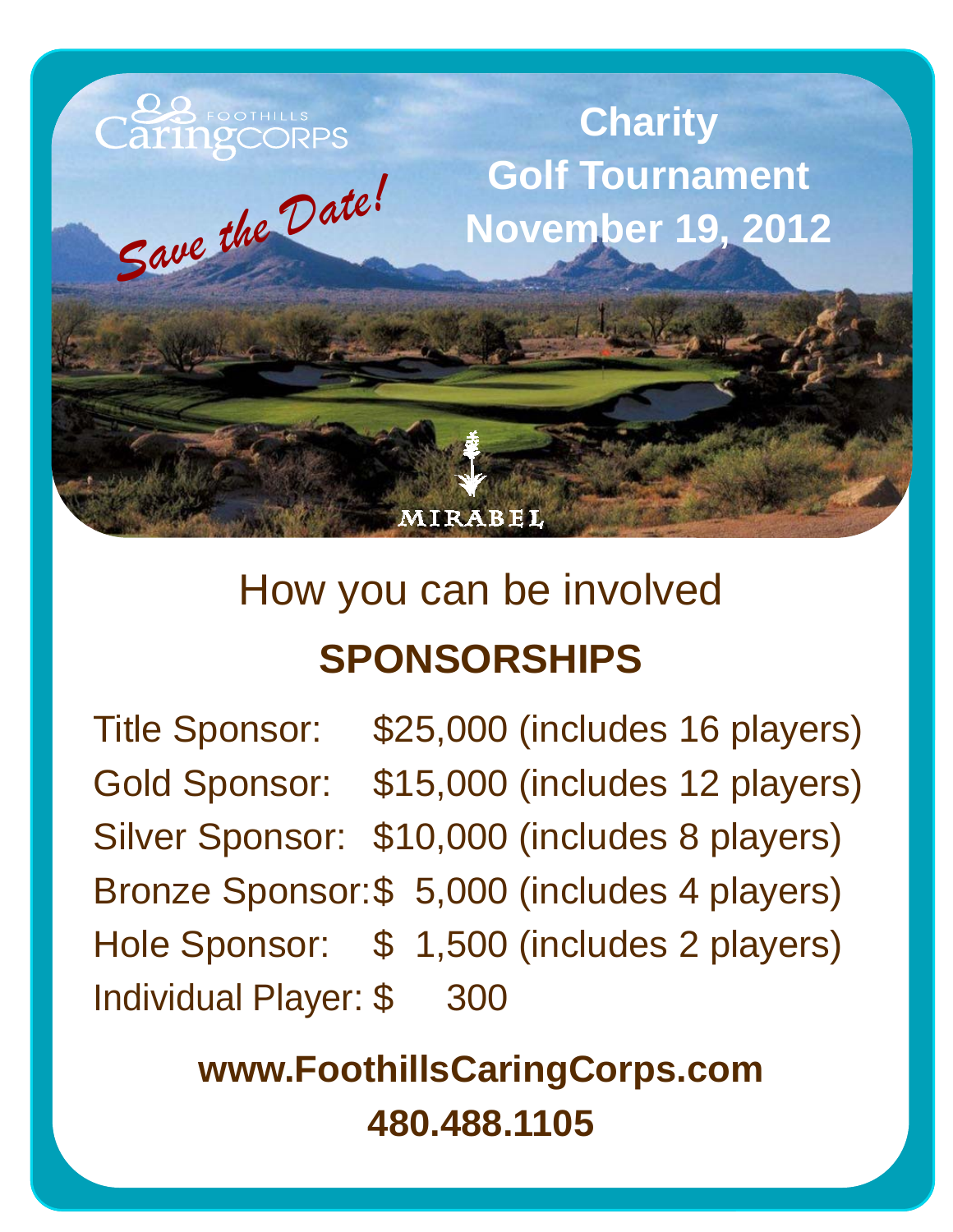## **Caring Communities to host a Mother's Day Tea**

The Foothills Community Foundation is hosting a Mother's Day Tea through their Caring Communities Program. The tea will be held on **Wednesday, May 9th from 1‐3 p.m.** at the Holland Community Center. There will be finger sandwiches, cookies and tea served by student volunteers. There is no cost to you, please RSVP due to limited seating. Please call 480.488.1090 if you have questions and to RSVP.



## **Educational & Outreach Programs**

#### **COPING WITH CANCER**



**Education, Information and Networking Possibilities** 

A meeting will be held on **Friday, May 4 beginning at 10:00 a.m.** Good Shepherd of the Hills Episcopal Church 6502 E. Cave Creek Road Cave Creek, AZ

We invite you and your family to join us for refreshments, followed by a presentation by Dr. David Engstrom

The topic will be: Insomnia and related sleep issues. Anyone who has sleeping problems is encouraged to attend. A discussion period will follow the presentation.

> Reservations are highly recommended Please call the church at 480.488.3283

Virginia G. Piper Cancer Center



### **Volunteers to Work With Veterans**

The VA Office is planning a training session for volunteers willing to assist veterans in apply‐ ing for benefits. For more information or if you are interested in volunteering and becom‐ ing a trained Veteran's support person please call Virginia or Nancy at 480.488.1105.





Virginia Workman will be retiring the middle of May and we are planning a cele‐ bration to honor her. If you would like more details,

please call the office at 480.488.1105.

Save the Date Monday, May 7th 3 ‐ 5 p.m.